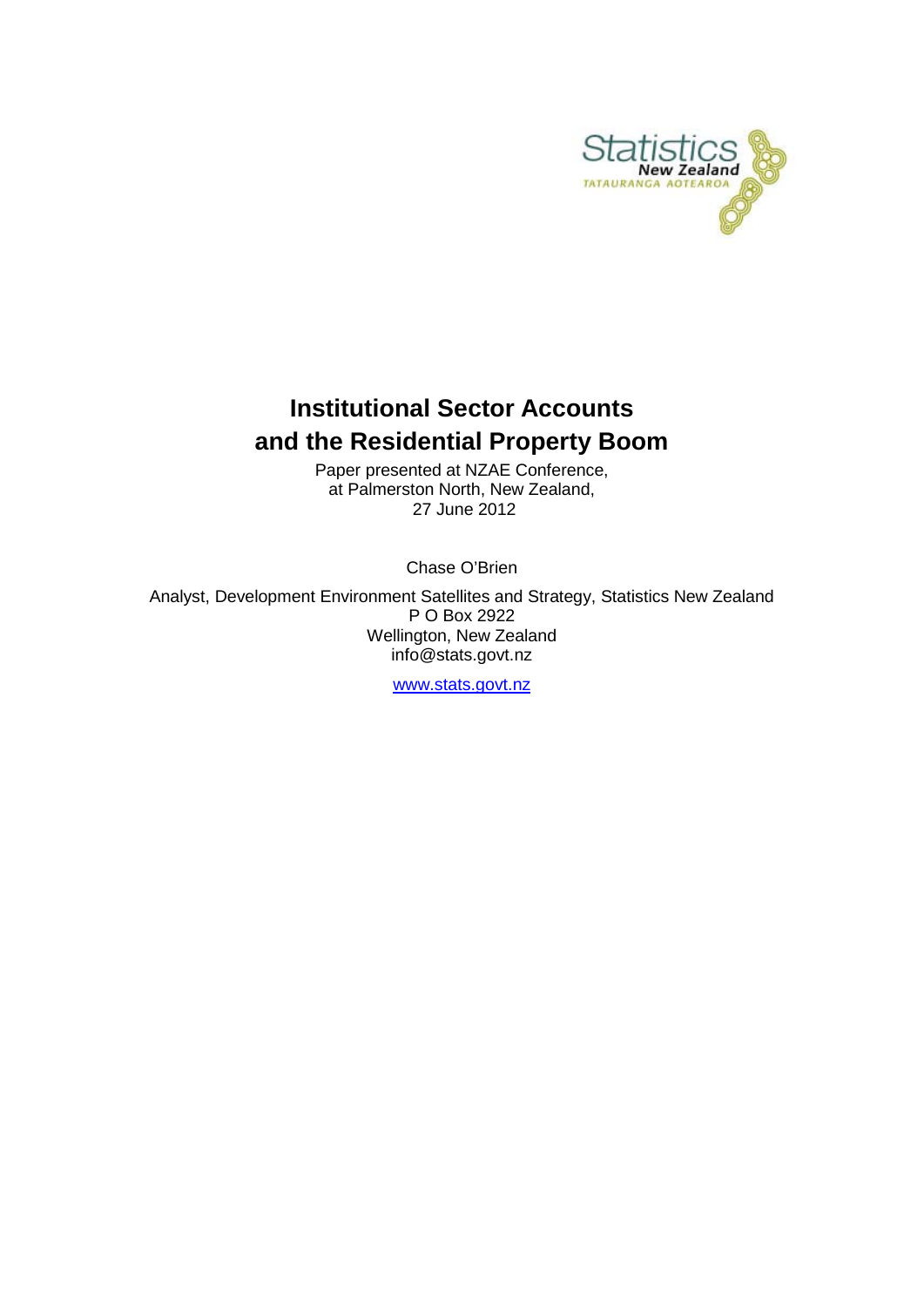

This work is licensed under the [Creative Commons Attribution 3.0 New Zealand](http://creativecommons.org/licenses/by/3.0/nz/deed.en) licence. You are free to copy, distribute, and adapt the work, as long as you attribute the work to Statistics NZ and abide by the other licence terms. Please note you may not use any departmental or governmental emblem, logo, or coat of arms in any way that infringes any provision of the [Flags, Emblems, and Names](http://www.legislation.govt.nz/act/public/1981/0047/latest/DLM51358.html)  [Protection Act 1981.](http://www.legislation.govt.nz/act/public/1981/0047/latest/DLM51358.html) Use the wording 'Statistics New Zealand' in your attribution, not the Statistics NZ logo.

#### **Liability**

The opinions, findings, recommendations, and conclusions expressed in this paper are those of the authors. They do not represent those of Statistics New Zealand, which takes no responsibility for any omissions or errors in the information in this paper.

#### **Citation**

O'Brien, C N (2012, June). *Institutional Sector Accounts and the Residential Property Boom.* Paper presented at the NZAE Conference, Palmerston North, New Zealand.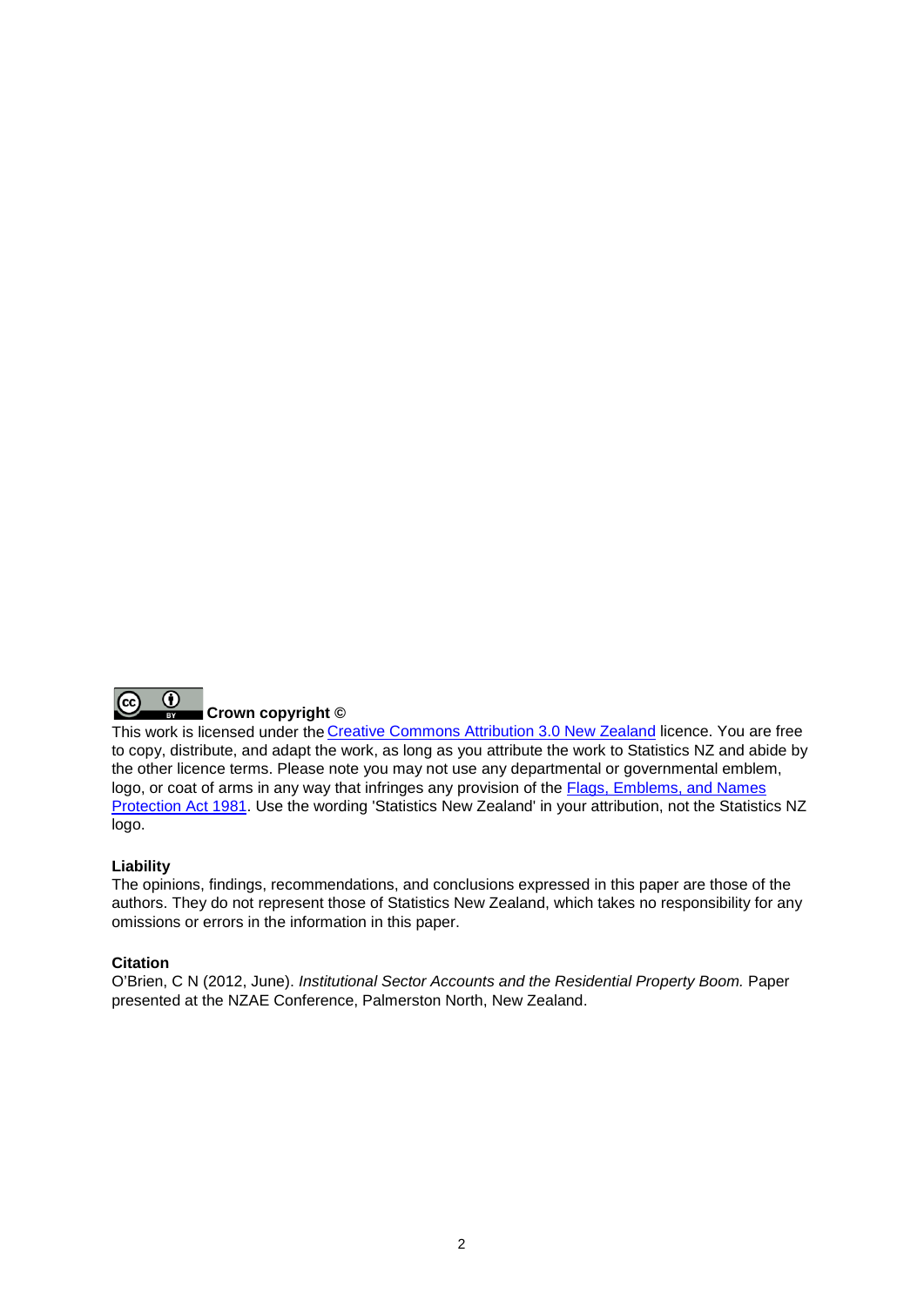# **Abstract**

Institutional sector accounts (ISA) were officially released for the first time in New Zealand in December 2010. ISA for all sectors were released for 1999–2008 (March years). A further release in December 2011 updated the tables to 2009. The general government and household sectors were released up to the March 2011 year. These tables are part of the system of national accounts (SNA).

During the 2000s, there was an investment boom in residential property. This paper discusses how this boom is reflected in the ISA. The ISA include financial flows that are not included in other national accounts macro-economic series, and so provide a more complete economic picture of the impact of events such as a property boom. In the absence of comprehensive official balance sheets, the Reserve Bank estimates of residential housing value have been used to provide more complete analysis.

New Zealand's residential property boom peaked in overall housing value in the March 2008 year. Associated with increased housing value was an increase in mortgage debt levels, leading to increased payments of mortgage interest by households and landlords. These increased mortgage payments contributed to weak household saving over the period.

Incorporating an upgraded housing interest series in the December 2010 ISA led to a revised allocation of mortgage interest between households and residential landlords. The revised allocation to residential property operators caused 'negative income' estimates for this activity in recent years. Similar negative income results were also found in independent IRD data. This negative income has been adjusted for in the ISA. This adjustment was not made in the previous unofficial household accounts, and the change is one of the reasons why revised household saving is at a higher level than in the previous unofficial estimates.

Under the SNA framework, residential property ownership has a negative impact on household saving, from mortgage payments, intermediate consumption and taxes on production. When there is a property boom, the impact on household saving will generally be negative due to higher mortgage payments in particular. The available data indicates that the residential property boom in the 2000s had a very positive impact on household net worth, more than offsetting the negative contribution towards saving.

# **The official ISA release**

## **Rationale for ISA**

Classifying economic agents by sector brings together similar types of decision makers. It also provides information that is useful in studying the source and disposal of incomes, the origin of saving, the direction and method of transfer of saving from one sector to another, and the areas of the economy in which available funds are spent. A full set of accounts for each sector make it possible to fully reconcile a number of key inter-sector income and transfer flows (such as interest, dividends, and donations) and enable saving to be analysed by sector.

There are five domestic sectors in the ISA, with the rest of the world completing the system:

- non-financial corporations (sector 1)
- financial corporations (sector 2)
- general government (sector 3)
- private non-profit organisations serving households (sector 4)
- households (sector 5)
- rest of the world (sector 6).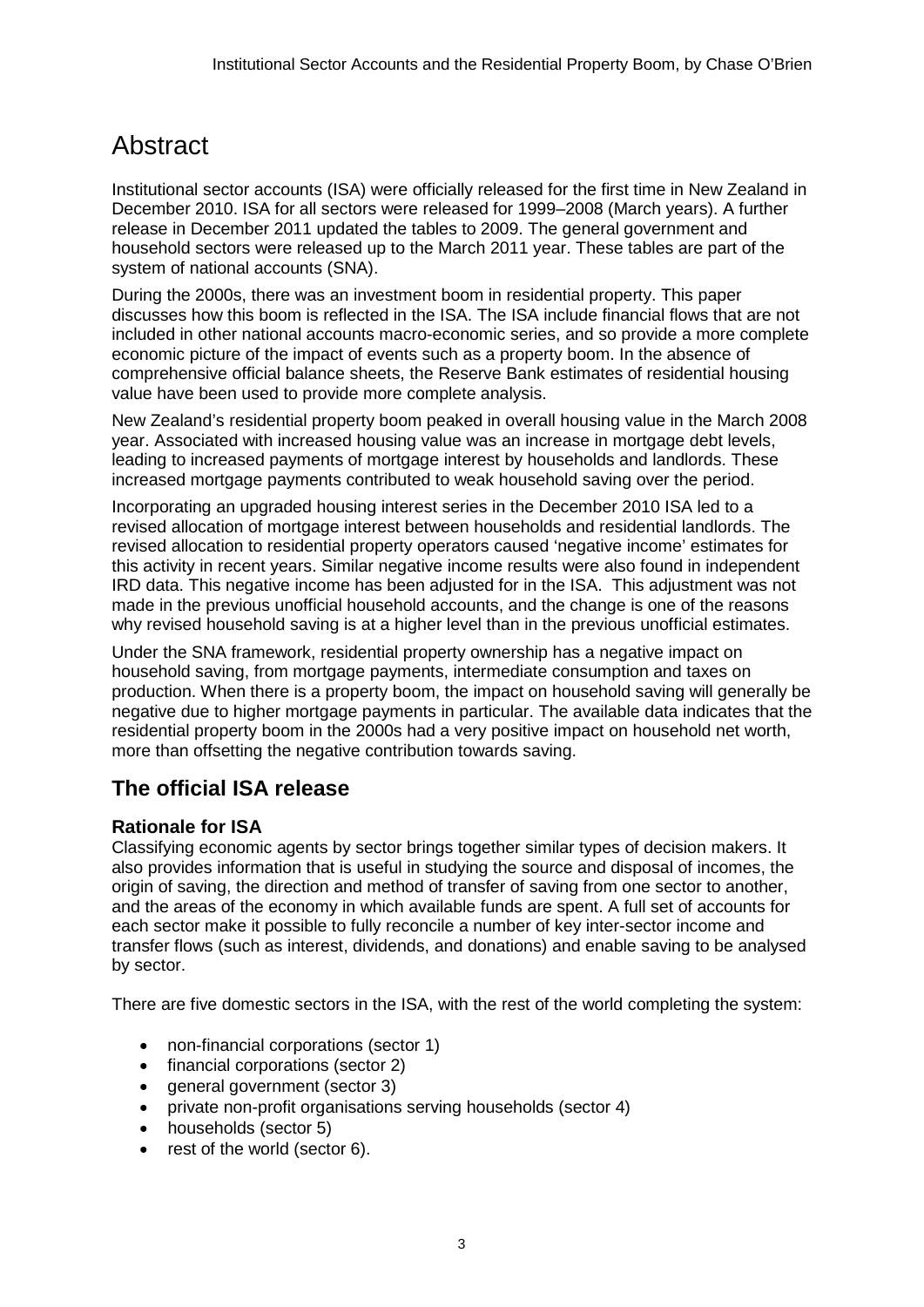## **Scope of the official ISA release**

The ISA released by Statistics New Zealand from 2010 are classified as official statistics. Previously published institutional sector accounts were labelled 'experimental' as the data sources did not have the required level of detail. Consequently, key data sources, including the Annual Enterprise Survey, were upgraded and are incorporated into the ISA.

The December 2011 release of the New Zealand institutional sector accounts covered, for all sectors, the years ended March 1999 to 2009. The accounts for the household and general government sectors are published up to 2011. The release incorporated the most recent national accounts and balance of payments statistics as at November 2011.

### *ISA and SNA*

Institutional sector accounts break down the national accounts into mutually exclusive economic sectors identified in the 1993 system of national accounts.

In a fully-developed national accounting system, data is presented in the form of a set of self-balancing and inter-related accounts. For each enterprise, sector, or the economy as a whole, it is possible to compile a full set of accounts including:

- A production account recording the current value of goods and services produced and the costs associated with the production. Value added is the sum of all production (output) less the consumption of intermediate goods and services in the production process.
- An income and outlay account recording income received from the various factors of production and how this income is either redistributed or used for final consumption expenditure across a variety of sectors. The balancing item is saving, which is a major source of finance for investment in assets or reducing financial liabilities.
- A capital account recording net capital transfers, consumption of fixed capital (depreciation), and net purchases of non-financial assets, inventories, and fixed assets. It also shows whether capital expenditure is financed from saving generated within the current period or from borrowing. The balancing item is net lending.
- A financial account recording changes in financial assets and liabilities that underlie the current and capital transactions in the first three accounts.
- A reconciliation account showing changes in the values of assets and liabilities arising out of price changes and other revaluations.

The production account is linked to the income and outlay account through value added, which represents the income available to distribute. The income and outlay account is linked to the capital account through saving, which is the total amount available to invest or retain for future use. The capital account is linked to the production account through consumption of fixed capital in the production process.

Financial and reconciliation accounts and balance sheets are not published as part of the New Zealand national accounts. In line with the New Zealand national accounts, the ISA release presents sector estimates for the production account, income and outlay account, and the capital account only.

## **The residential property boom**

This paper does not attempt to give an in-depth explanation of the causes of the property boom. Instead, the following comments aim to provide some context for the ISA estimates and methods.

## **'The biggest bubble in history'**

The New Zealand housing boom was part of a global boom, which *The Economist* termed 'the biggest bubble in history'. *The Economist* estimated that: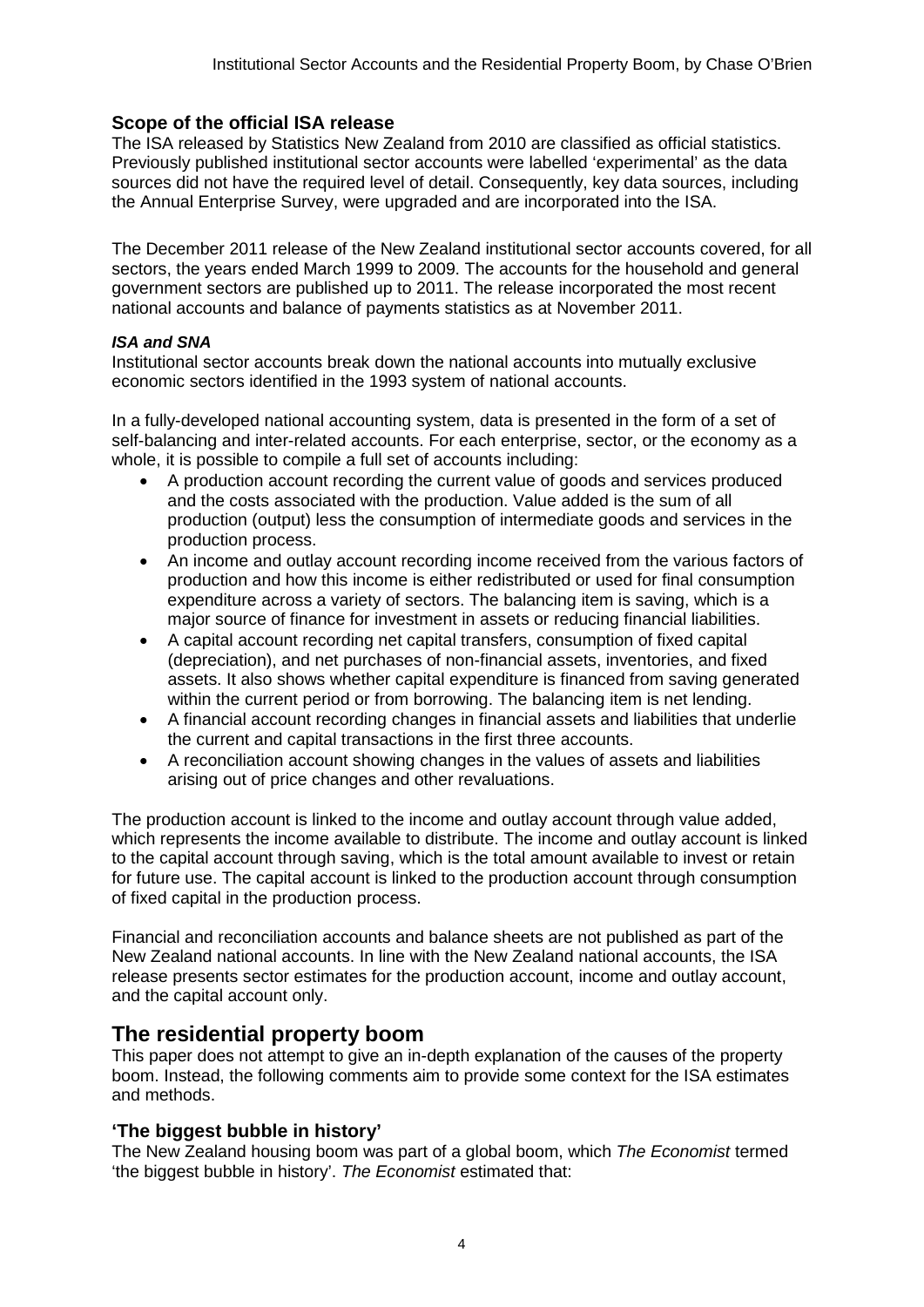…the total value of residential property in developed economies rose by more than \$30 trillion over the past five years, to over \$70 trillion, an increase equivalent to 100% of those countries' combined GDPs. Not only does this dwarf any previous house-price boom, it is larger than the global stock market bubble in the late 1990s (an increase over five years of 80 percent of GDP) or America's stock market bubble in the late 1920s (55 percent of GDP). In other words, it looks like the biggest bubble in history. (*The Economist*, 2005.)

Applying The Economist's comparison of the value of residential property versus GDP for New Zealand, from the 2001 to 2007 calendar years, New Zealand's housing value increased by \$367 billion, while the value of New Zealand's GDP only increased by \$57 billion (March 2008 year less March 2002 year).

## **New Zealand's housing boom**

The New Zealand residential property market experienced strong price growth from 2001 to 2007. This is reflected in sources such as the Real Estate Institute of New Zealand (REINZ) annual price series. The REINZ Housing Price Index series grew by 117 percent from 1999 to 2008 (March years). This monthly series peaked in November 2007 (based on the series up to April 2012).

The buoyant property market is also reflected in the Reserve Bank estimates of household housing value (Reserve Bank of New Zealand, 1978–2010 annual tables). The Reserve Bank estimate of housing value was \$247b in 2001 and \$614m in 2007 (calendar years), which was the peak of the series (1978–2010). The Reserve Bank estimates are based on Quotable Value data. [1](#page-4-0)

## **The effect of tax**

The Tax Working Group noted that residential property investment in New Zealand is influenced by tax considerations:

In addition, like many other countries, New Zealand has retained a tax bias in favour of investment in owner-occupied property by not taxing imputed rents (i.e. what people in owner-occupied homes would otherwise have to pay in rent). The tax system also biases investment in favour of rental property investment. One of the consequences has been that in recent years there has been a steady decline in taxable income declared by rental property investment and indeed, there have been substantial net tax revenue losses. (Tax Working Group, 2010, page 25).

These comments on residential property investment were echoed by the Savings Working Group, which stated that of the five investment classes in New Zealand, owner-occupied housing and rental housing had the lowest real effective tax rates.

The Tax Working Group also observed that the losses on the rental property activity were significant enough to affect tax revenue:

…there has been a marked decline in net rental income since 1999, a pattern accentuated by losses claimed by loss-attributing qualifying companies (LAQCs). An LAQC is a normal company that has special tax status that enables losses to be offset against the shareholders' personal income for determining their tax liability. A consequence of the tax treatment of rental property investment is that the \$200 billion investment in rental housing generated net rental losses totalling about \$0.5 billion and approximately \$150 million in tax revenue losses in 2008. (Tax Working Group, 2010, page 27).

<span id="page-4-0"></span>Quotable Value quarterly house price index – available from <http://www.rbnz.govt.nz/keygraphs/Fig4.html>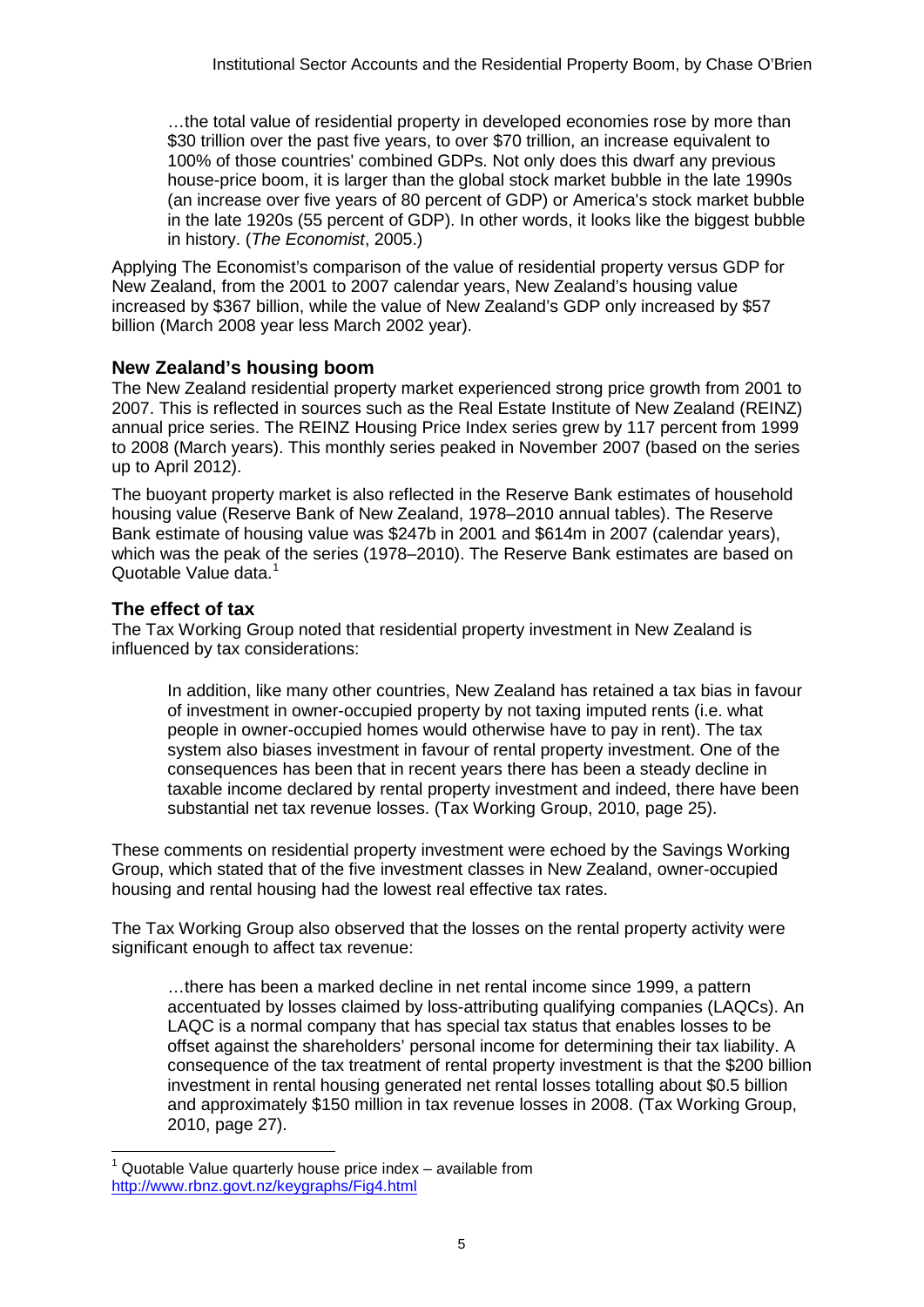## **Other factors influencing the property boom**

There are many other factors influencing the residential property boom apart from tax policy. The Productivity Commission listed three global factors behind the real price appreciation of residential, and six New Zealand specific factors (besides tax policy). The six New Zealand specific factors were: population growth, net migration, household income growth, low interest rates in the early 2000s, low exchange rates in 2003, and the 'wealth effect', with households using housing equity for consumption. This is not a comprehensive list as the Productivity Commission Report itself mentions additional factors, including the tax framework.

Whether tax-driven or not, the fact is that residential landlords appeared to be willing to make substantial operating losses on property operation through the 2000s. Later in this paper there is a discussion on how these ongoing losses are treated in the ISA, and the effect on household saving.

## **Interpreting the residential property boom in the ISA**

As noted previously, the ISA as currently published do not include balance sheets. Reserve Bank estimates of housing values have been included in the following analysis to help provide a more complete view of the residential property boom. Statistics New Zealand produces capital stock estimates that conceptually could be used for balance sheets. However, these estimates are for capital formation only; capital stock estimates for residential buildings exclude land.<sup>[2](#page-5-0)</sup>

## **Owner-occupied dwellings**

Household sector ownership of residential property is integrated into the household sector account in the ISA. The relevant variables in the household account include:

- gross operating surplus
- housing interest (payable)
- consumption of fixed capital.

These variables solely relate to the ownership of owner-occupied dwellings. For example, the consumption of fixed capital variable in the household sector account is the consumption of fixed capital of household owner-occupied dwellings.

*How household sector account variables are calculated for owner-occupied dwellings*

Gross operating surplus of owner-occupied dwellings is the value of output less intermediate consumption and taxes on production. The value of the output of owner-occupied dwellings is the rental that would be paid for accommodation of the same type, size, and quality (also known as 'imputed rent'). Intermediate consumption includes expenditure by owneroccupiers on maintenance and repairs on the dwelling (this expenditure is consequently not included in household final consumption expenditure).

There is no compensation of employees in the owner-occupied dwellings estimate, so gross operating surplus of this activity equals gross value added. To get a net figure, consumption of fixed capital should be deducted.

Imputed rent does not flow into household saving. Imputed rent is netted out as it appears in both the income and expense side. On the income side, it is a component of gross operating surplus. On the expense side, it is a component of household final consumption expenditure. Households in owner-occupied dwellings are effectively producing the imputed rent service and consuming it at the same time. Similar netting comments apply to consumption of fixed capital.

<span id="page-5-0"></span> <sup>2</sup> Refer *Measuring Capital Stock in the New Zealand Economy* (Statistics New Zealand, 2010).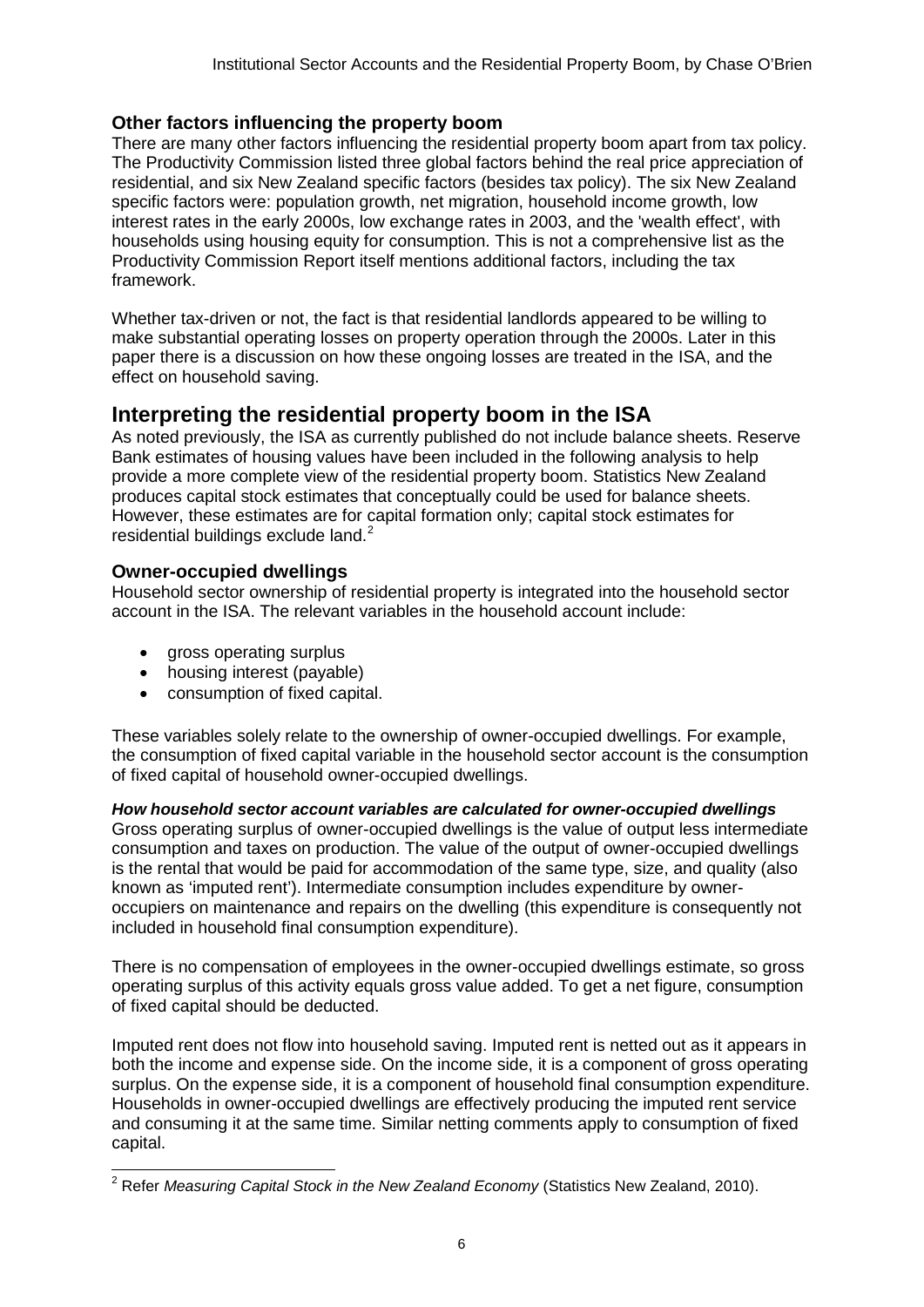income from 'residential property operators'

Excluding imputed rent, the other components of owner-occupied dwelling gross operating surplus are intermediate consumption and taxes on production (property rates). These variables are costs to households that are not offset by any income items and therefore have an adverse impact on household saving. Also, expenditure on dwellings is not included in household final consumption expenditure. This is because it is spending on a capital asset and consequently treated as intermediate consumption of the owner-occupied dwellings industry.

Basically, household saving is affected by all the costs relating to household ownership and maintenance that relate to actual spending. Mortgage interest payments are in this category as well as intermediate consumption and taxes on production.

| Household sector variable          | Housing component <sup>(1)</sup>                                        |  |  |  |  |
|------------------------------------|-------------------------------------------------------------------------|--|--|--|--|
| <b>Production account – market</b> |                                                                         |  |  |  |  |
| Taxes on production                | OOD taxes on production                                                 |  |  |  |  |
| Gross operating surplus            | OOD gross operating surplus                                             |  |  |  |  |
|                                    | (imputed rent less taxes on production and<br>intermediate consumption) |  |  |  |  |
| Primary income receivable          |                                                                         |  |  |  |  |
| Entrepreneurial income             | The non-farm variable includes entrepreneurial                          |  |  |  |  |

### **Table 1 Households sector accounts: summary of variables that relate to housing**

Gross operating surplus OOD gross operating surplus as above

Less consumption of fixed capital OOD consumption of fixed capital

Final consumption expenditure Includes OOD imputed rent

Housing interest OOD housing interest

1. OOD: Owner-occupied dwellings industry

**Use of net disposable income**

**Primary income payable**

**Disposable income**

Household saving equals households' net disposable income less their final consumption expenditure. Note that gross operating surplus is 'gross' of (ie includes) consumption of fixed capital.

#### *Change in the housing variables during the boom*

Table 2 summarises the relevant housing variables in 1999, and from 2007 to 2011. The change in these variables from 1999 to 2008 is also shown (2008 was selected because it was the peak of housing values).

Housing activity has contributed to the poor household saving performance in the published accounts. In 1999, household sector housing variables (consisting of mortgage interest payments, intermediate consumption and taxes on production) directly contributed -\$6,065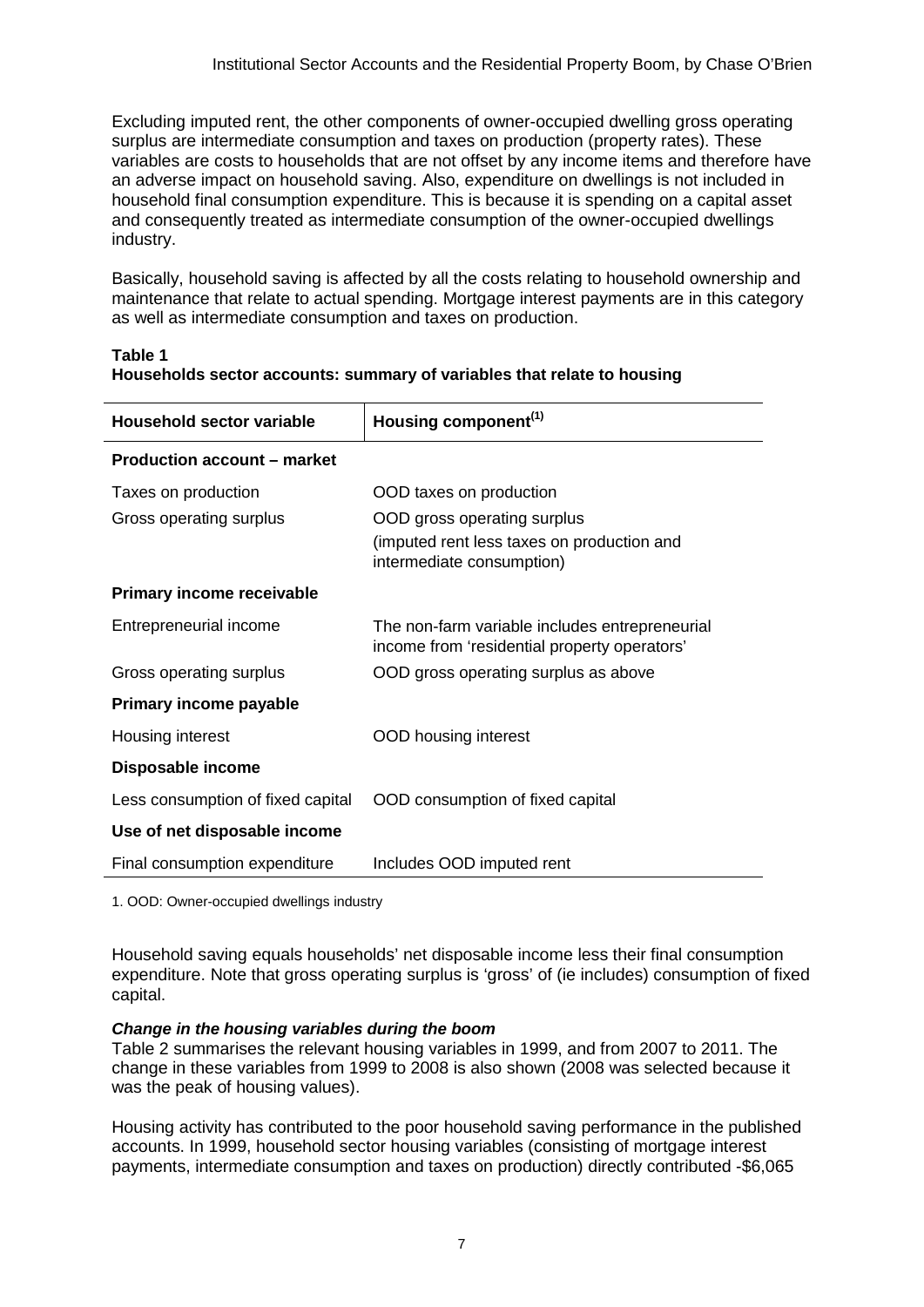million to household saving. By 2008, this had fallen to -\$12,509 million, a -\$6,444 million change.

The growth in the value of the housing interest variable over the period was due to the increasing value of household mortgage debt, rather than any change in mortgage interest rates. The value of household mortgage debt held by banks on residential loans was \$53.3 billion in the March 1999 month, and \$148.1 billion in the March 2008 month.<sup>[3](#page-7-0)</sup> Weighted average mortgage rates were actually lower in 2008 than in 1999.

The Reserve Bank housing value series also grew strongly from 1999 to 2008, increasing by \$398,000 million. The Reserve Bank numbers are for the calendar years 1998, and 2006– 2010. Not only are these values much greater than the increase in housing interest, the percentage growth in housing value (184 percent) is greater than the percentage increase in housing interest (146 percent).

The Statistics NZ numbers are calculated on a different basis to the Reserve Bank statistics but also show strong growth. The net capital stock of residential buildings (replacement cost) grew by \$126,313 million from 1999 to 2008, an increase of 95 percent. These movements provide some context for the poor saving figures.

| Households<br>sector accounts<br>year ended<br>March                    | 1999          | 2007      | 2008      | 2009      | 2010     | 2011      | Change<br>1999-2008 |          |
|-------------------------------------------------------------------------|---------------|-----------|-----------|-----------|----------|-----------|---------------------|----------|
|                                                                         | $$$ (million) |           |           |           |          |           | $$$ (million)       | $\%$     |
|                                                                         |               |           |           |           |          |           |                     |          |
| Housing interest                                                        | 3,103         | 6,400     | 7,648     | 8,316     | 7,045    | 6,729     | 4,545               | 146      |
| Owner-occupied<br>dwellings: taxes<br>on production                     | 1,113         | 1,843     | 1,956     | 2,082     | 2,137    | 2,329     | 843                 | 76       |
| Owner-occupied<br>dwellings:<br>intermediate<br>consumption             | 1,849         | 2,548     | 2,905     | 3,287     | $\cdot$  | $\cdot$ . | 1,056               | 57       |
| Contribution to<br>saving from the<br>above variables                   | $-6,065$      | $-10,791$ | $-12,509$ | $-13,685$ | $\cdot$  |           | $-6,444$            | $\cdots$ |
| Published<br>household<br>saving                                        | $-1,954$      | $-6,191$  | $-3,054$  | $-4,553$  | $-1,604$ | 239       | $-1,100$            | .        |
| Residential<br>buildings net<br>capital stock at<br>replacement<br>cost | 132,330       | 242,154   | 258,643   | 266,541   | 270,407  | 274,357   | 126,313             | 95       |
| Housing value<br>(Reserve Bank)                                         | 216,000       | 559,000   | 614,000   | 568,000   | 606,000  | 599,000   | 398,000             | 184      |

#### **Table 2 Household sector accounts – housing variables and saving**

**Symbols:**

.. figure not available

… not applicable

**Source:** Statistics New Zealand and Reserve Bank of New Zealand

<span id="page-7-0"></span><sup>&</sup>lt;sup>3</sup> Source is the Reserve Bank Standard Statistics Return. The published time series goes back to June 1998, so the comparison is based on March months, rather than for the overall year. The same comparison for the nine months to March yields similar results.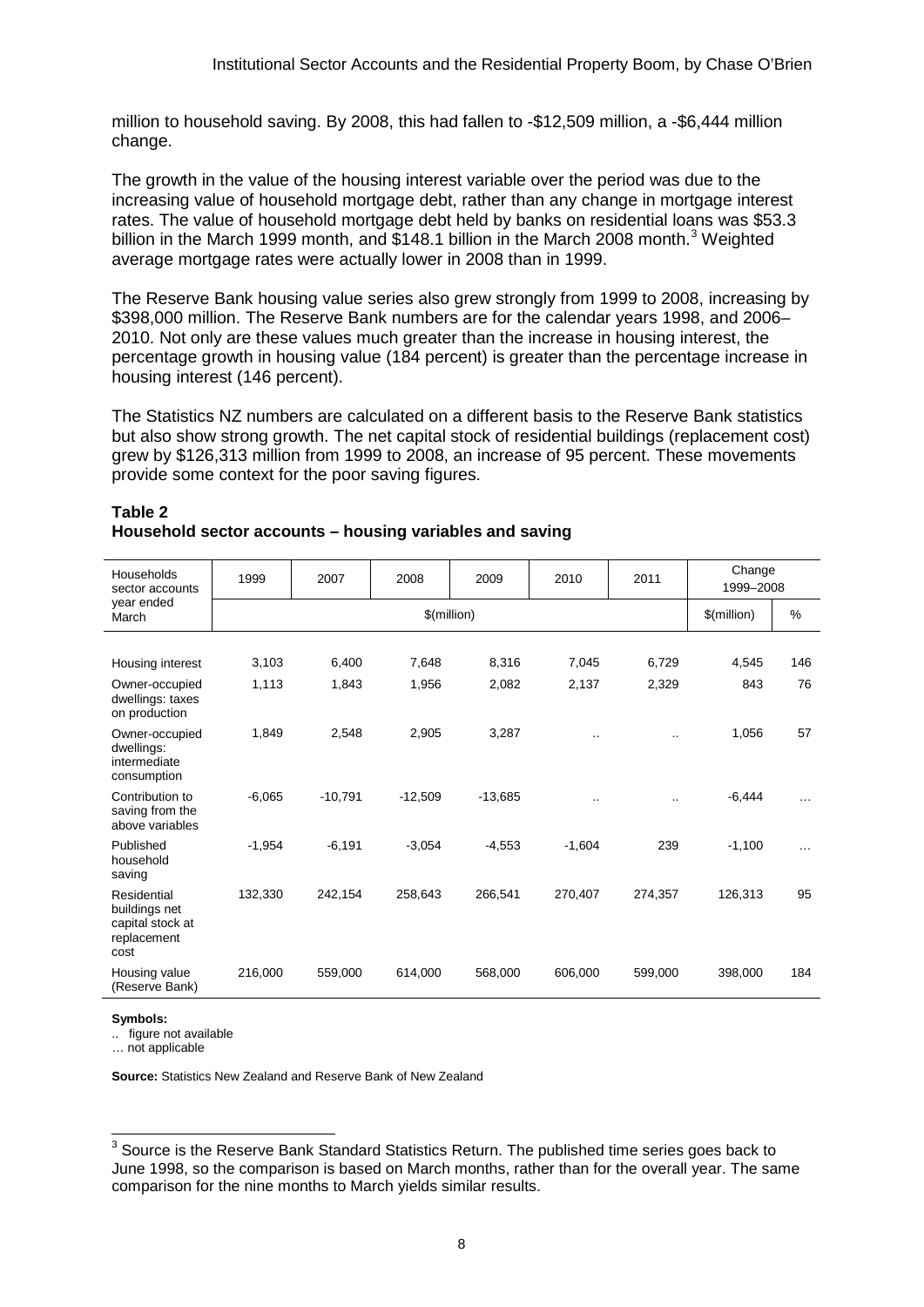Although housing's contribution to household saving was negative, that contribution has been more than offset by increases in housing stock values. The Reserve Bank numbers show that housing debt grew at a similar rate to housing value over the period. However, while debt increased by about \$95 billion, housing values increased by \$398 billion. From 2008 to 2011, there would be some deterioration as mortgage debt increased by \$20 billion and housing value fell by \$15 billion. The Statistics NZ numbers also show that growth in capital stock values is more than offsetting the negative saving and increase in mortgage debt.

Note that the housing debt and housing value figures include debt and housing value of residential landlords as well as of the households sector itself.

#### **Upgraded method for estimating housing interest**

The housing interest estimate in the official ISA release is derived using an upgraded method for calculating housing interest. This new method was incorporated in Statistics NZ's December 2010 ISA release.

The revision to household mortgage interest in the December 2010 release is mainly due to the allocation of the 'control total' (as opposed to the control total method itself) between residential landlords and households. The previous estimates for household mortgage interest, and landlord mortgage interest, were rated forward from old benchmarks, and calculated independently.

Housing interest is now estimated in two stages. The first stage is to estimate a 'control' total, which is based on Reserve Bank data. For example, for registered banks the data source is from the aggregate registered bank standard statistical return.

Similar estimates are made for non-bank financial institutes (NBFI) and for the 'life, super and managed funds loans' category. Over 99 percent of the control total is from the registered bank and NBFI categories.

The control total is a modelled figure, and is adjusted (reduced) to account for factors such as non-payment of mortgages. This is a small adjustment.

The second stage is to allocate the control total between households (sector 5) and landlords. The latter are mostly in the unincorporated sector (this is sector 1121, a subsector of sector 1, non-financial corporations).

The allocation of mortgage interest to sectors is based on census data. This is a volumebased allocation. The Household Savings Survey (HSS) data indicated that, although rental properties generally have a lower valuation than owner-occupied dwellings, they tend to have higher mortgage loans relative to property values. The allocation method could be changed in future if data sources become available that allow for proper value-based ratios to be developed (such as a regular HSS).

#### **Rental properties**

Rental property operation is relevant to the household sector. In principle, the profits of residential property operation owned by households provide income to those households. This is termed 'entrepreneurial income' in the household sector account. This variable includes entrepreneurial income from all industries, not just residential property operation.

Before the development of the official ISA, residential property income provided positive entrepreneurial income to households in the household sector account. The revised allocation of mortgage interest to residential landlords was larger than under the previous method and implied negative entrepreneurial withdrawals. These 'losses' were consistent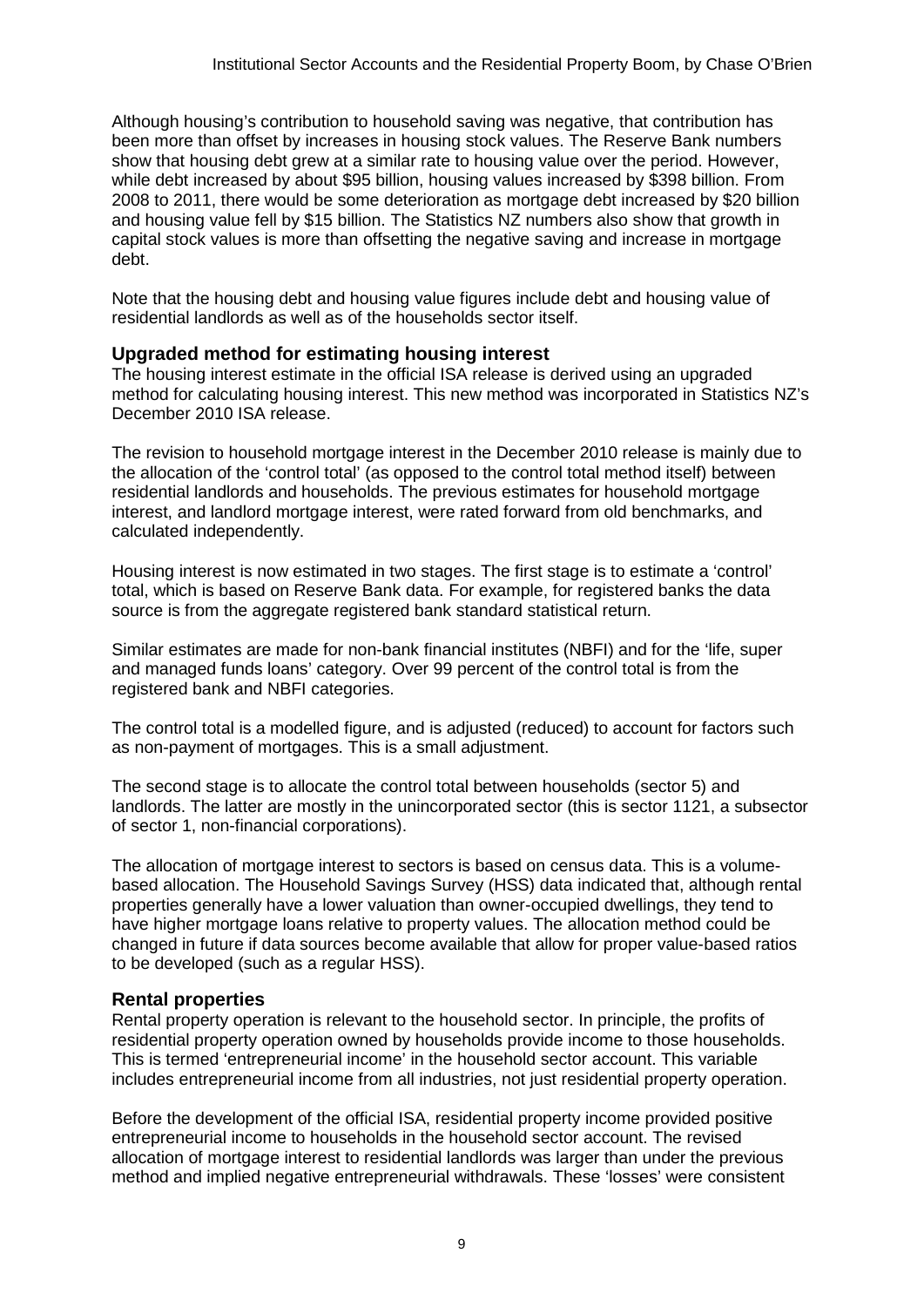with the estimates made by IRD for the Tax Working Group.<sup>[4](#page-9-0)</sup> The IRD 'losses' estimates account for financial flows, including mortgage payments, and are comparable with entrepreneurial income. The calculated losses with the revised mortgage series appeared to reflect reality.

### *Changes with the official ISA*

The concept of 'negative income' does not exist in the SNA. The solution in the ISA is to treat these landlord losses as negative savings in the **unincorporated** sector account. [5](#page-9-1) In the current ISA, therefore, landlord 'losses' do not flow into household saving. In practice, these losses would be covered from the unincorporated sector balance sheets (such as capital gain and sale of properties), and would affect net worth. Remember that Statistics NZ does not currently estimate balance sheets.

The largest 'losses' adjustment in the ISA is in 2009, -\$3,041 million.<sup>[6](#page-9-2)</sup> The adjustment represents sector losses that are not transferred to the household sector. The adjustment in 2009 was the largest in the time series. Although housing values peaked in 2008, ongoing large losses may continue for longer due to lags in clearing debt from the economy. At some point, this adjustment should decline due to the property boom ending, lower interest rates, and changes to tax legislation relating to loss-attributing qualifying companies (LAQCs). There is also evidence that market rentals are increasing.

The overall impact of these methodology changes has been positive for household saving:

- Households are paying less mortgage interest than previously estimated.
- The increased allocation of mortgage interest paid by landlords would normally lower household entrepreneurial income. But because landlords are making large losses, this is 'zeroed'<sup>[7](#page-9-3)</sup> rather than flowing into household entrepreneurial income and consequently saving.

## *Changes to tax legislation affecting LAQCs*

On 1 April 2011, new legislation was introduced that effectively forces LAQCs to become qualifying companies (QCs), look-through companies (LTCs), 'regular' companies, or sole proprietorships or partnerships.

A look-through company removes some of the tax advantages of the previous LAQC structure. LTC profit is taxed at the owner's marginal tax rate. Also, while LTC losses can be claimed, claimable losses are capped to the extent that losses represent the owner's economic loss. In other words, claimed losses cannot be greater than the owner's investment in the LTC. These changes should reduce the incentive for landlords to claim significant ongoing losses on residential property operation.

At the same time as the new LAQC legislation was introduced, the depreciation rules on buildings were also changed. These changes made property investment generally less attractive than before.

<span id="page-9-1"></span><sup>5</sup> In previous unofficial tables, unincorporated sector saving was set to zero, as all sector profits were extracted by households as entrepreneurial income.

<span id="page-9-0"></span><sup>&</sup>lt;sup>4</sup> 'Total rental losses' from Figure 7, *A Tax System for New Zealand's Future: Report of the University of Wellington Tax Working Group, Tax Working Group, Tax Working and Wellington Tax Working Group, Tax Working Group,* 

<span id="page-9-2"></span><sup>&</sup>lt;sup>6</sup> Statistics NZ (2011). <u>Institutional Sector Accounts: 1999–2009 – main tables</u> [Data file], table 3.<br>Available from www.stats.govt.nz.

<span id="page-9-3"></span>The term 'zeroed' refers to the impact on entrepreneurial income and saving only. In a full household account that includes balance sheets, these landlord losses would be reflected by lower holdings of financial assets as the household is making a capital injection.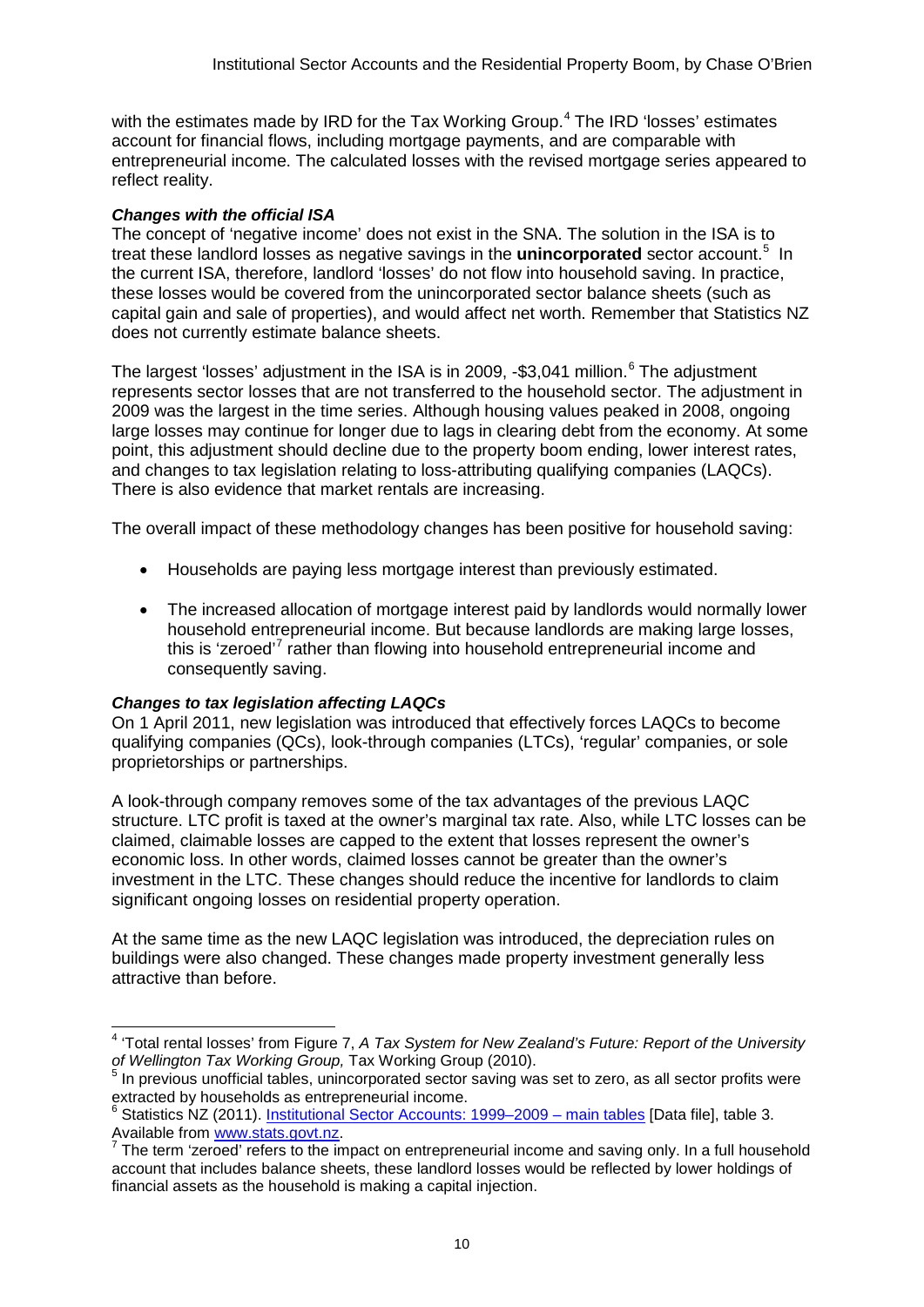The housing component of income tax has not been separately identified in this report. The figures quoted in the Tax Working Group analysis indicate that the income tax of residential landlords should be relatively small.

### **Interest income variability**

While the ISA tables may reflect national behaviour for variables such as saving, the saving trend may vary at the micro level.

For instance, during the period of the housing boom (1999–2008), the household sector account shows significant increases in interest income. This is despite interest rates being at similar rates in 1999 and 2008. It is quite possible that some property investors sold out during the property boom, and re-invested in lower-risk financial assets.

If this scenario is occurring, then the known negative impacts of the residential property boom on household saving may be partly offset by an unknown amount of interest income from property sale re-investment. We would need more detailed micro level information to be able to say more about this.

## **Conclusion**

Using the SNA framework, residential property ownership has a negative impact on household saving, from mortgage payments, intermediate consumption, and taxes on production. There may be some indirect mitigating factors, such as property sales being reinvested by households into financial assets. When there is a property boom, the impact on household saving will generally be negative due to higher mortgage payments.

The institutional accounts demonstrate this. In 1999, owner-occupied dwellings directly contributed -\$6,065 million to household saving. By 2008, this contribution was -\$12,509 million, a -\$6,444 million change. Most of the change was due to a rise in mortgage debt and consequent mortgage interest payments.

In the New Zealand ISA estimates, landlords are currently contributing no entrepreneurial income to households so the activity currently has no direct effect on household saving.

To get a more complete picture of the impact of a residential property boom, it is better to use household net worth estimates. The available data indicates that the residential property boom had a very positive impact on household net worth, more than offsetting the negative contribution towards saving.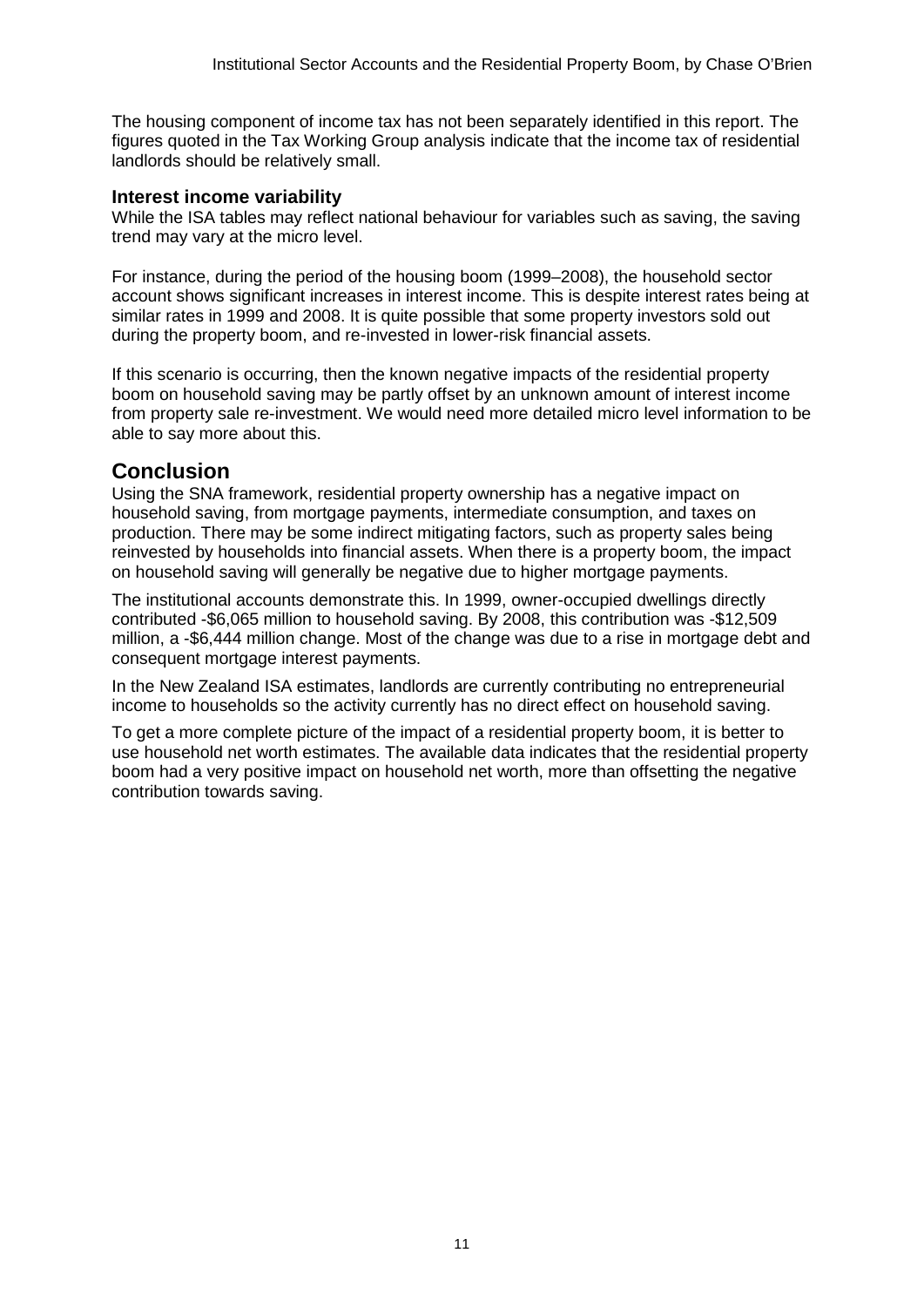# References

The global housing boom: In come the waves (2005, June 16). *The Economist.*

New Zealand Productivity Commission (2012). *Housing Affordability.* Available from www.productivity.govt.nz.

Real Estate Institute of New Zealand (2012). *REINZ Housing Price Index - April 2012.*

Reserve Bank of New Zealand (2012). *Household financial liabilities, assets and housing*  values. Available from [www.rbnz.govt.nz](http://www.rbnz.govt.nz/) (under Money, credit & financial statistics). [The 1978–2010 tables were used in this paper.]

Reserve Bank of New Zealand (2012). Key graphs – [house prices and aggregate dwelling](http://www.rbnz.govt.nz/keygraphs/Fig4.html)  [values.](http://www.rbnz.govt.nz/keygraphs/Fig4.html) Available from www.rbnz.govt.nz.

Savings Working Group (2011). *Saving New Zealand: Reducing Vulnerabilities and Barriers to Growth and Prosperity: Final report to the Minister of Finance.* Available from www.treasury.govt.nz/publications/reviews-consultation

Statistics New Zealand (2010). [Measuring Capital Stock in the New Zealand Economy](http://www.stats.govt.nz/browse_for_stats/economic_indicators/NationalAccounts/measuring-capital-stock-in-the-nz-economy.aspx)*.* Available from [www.stats.govt.nz.](http://www.stats.govt.nz/)

Statistics NZ (2011). [Institutional Sector Accounts: 1999–2009](http://www.stats.govt.nz/browse_for_stats/economic_indicators/NationalAccounts/InstitutionalSectorAccounts_HOTP99-09/Tables.aspx) - main tables [Data file]. Available from [www.stats.govt.nz.](http://www.stats.govt.nz/)

Tax Working Group (2010). *A Tax System for New Zealand's Future: Report of the University of Wellington Tax Working Group*. Available from www.victoria.ac.nz/sacl/cagtr/twg/report.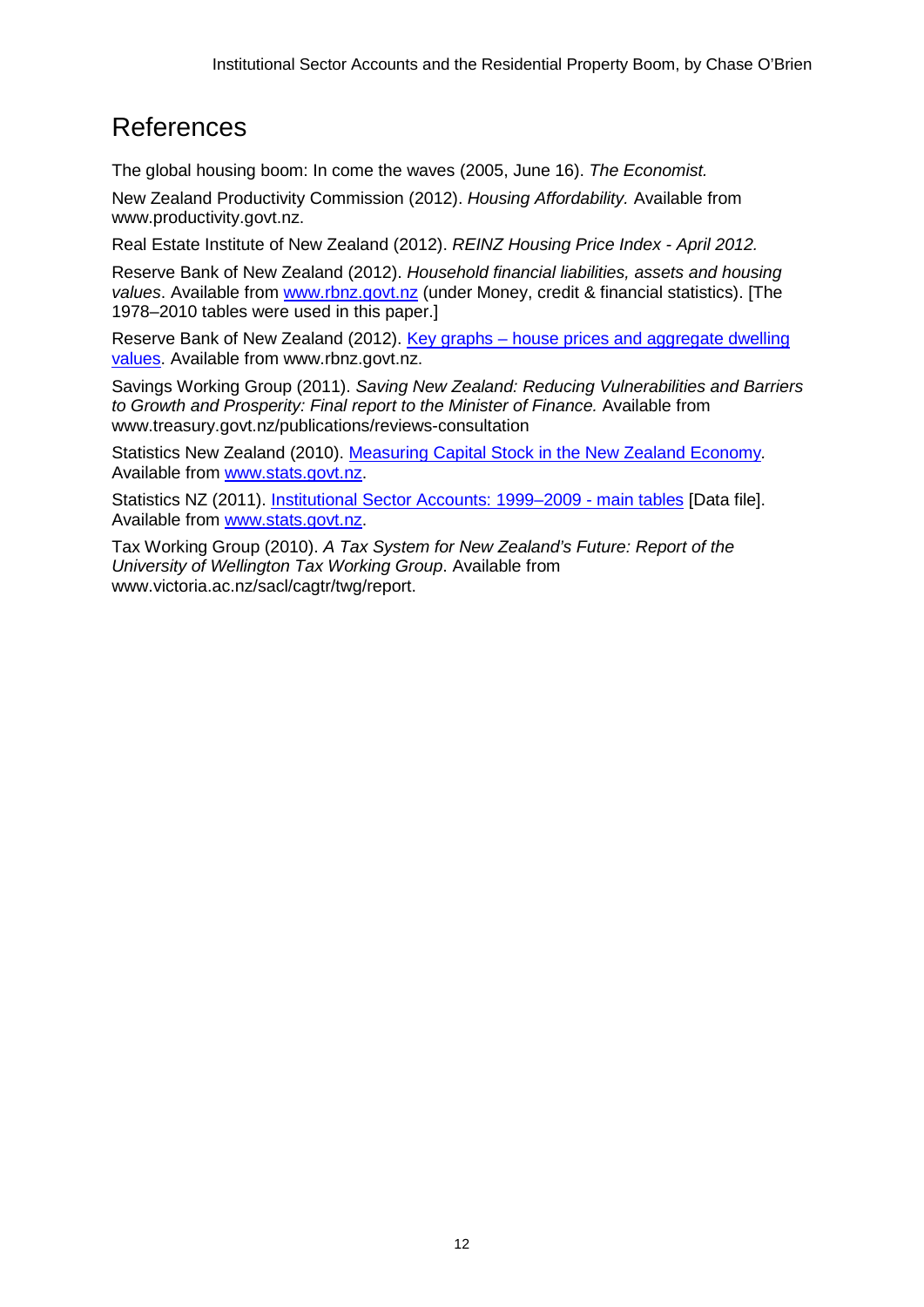# Appendix: New Zealand Standard Institutional Sector **Classification**

## **Producer Enterprises**

 Private Producer Enterprises (see also ['Further details about Private](#page-14-0)  [Producer Enterprises](#page-14-0) (11)' below

- Private Corporate Producer Enterprises
	- Private Corporate Producer Enterprises
- Private Non-Corporate Producer Enterprises
	- Private Non-corporate Producer Enterprises
- Producer Boards
	- Producer Boards
		- Producer Boards
- Government Enterprises
	- Central Government Enterprises
		- Central Government Enterprises
	- Local Government Enterprises
		- Local Government Enterprises

## **Financial Intermediaries**

- Central Bank
	- Central Bank
		- Central Bank
- Depository Organisations
	- Registered Banks
		- Private Registered Banks
		- Central Government Registered Banks
		- Local Government Registered Banks
	- Other Broad Money (M3) Depository Organisations
		- Private Other Broad Money (M3) Depository Organisations
		- Central Government Other Broad Money (M3) Depository **Organisations**
	- Other Depository Organisations not elsewhere classified (nec)
		- Private Other Depository Organisations nec
		- Central Government Other Depository Organisations nec
		- Local Government Other Depository Organisations nec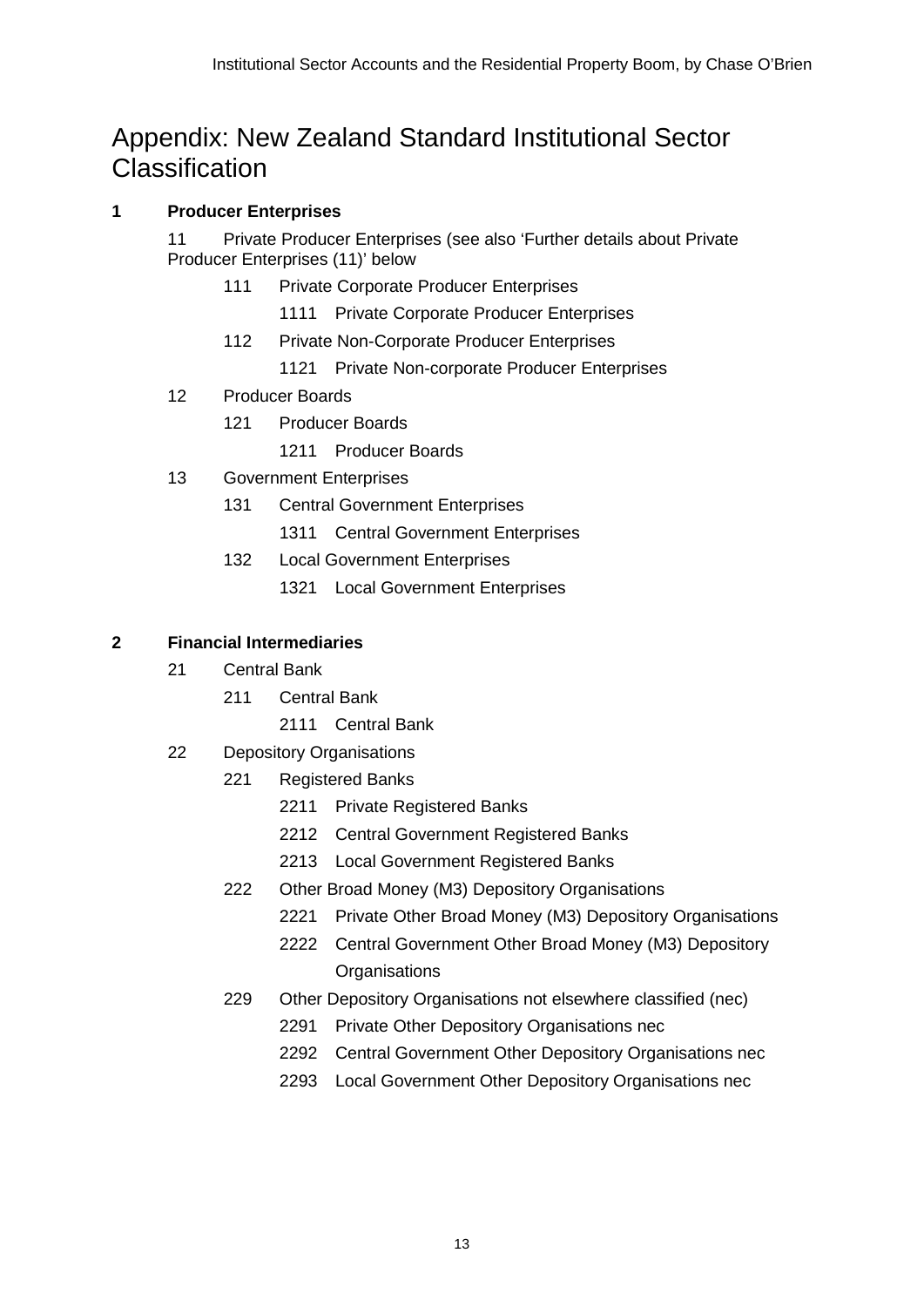### **Financial Intermediaries** *- continued*

- Other Financial Organisations except Insurance and Pension Funds
	- Other Financial Organisations except Insurance and Pension Funds
		- Private Other Financial Organisations except Insurance and Pension Funds
		- Central Government Other Financial Organisations except Insurance and Pension Funds
		- Local Government Other Financial Organisations except Insurance and Pension Funds
- Insurance and Pension Funds
	- 241 Insurance and Pension Funds
		- Private Insurance and Pension Funds
		- Central Government Insurance and Pension Funds
		- Local Government Insurance and Pension Funds

## **General Government**

- Central Government
	- Central Government
		- Central Government (excluding Funded Social Security Schemes)
	- Funded Social Security Schemes
		- Funded Social Security Schemes
- Local Government
	- Regional Authorities
		- Regional Authorities
	- Other Local Authorities
		- Other Local Authorities
- Runanga Iwi
	- Runanga Iwi
		- Runanga Iwi

## **Private Non-profit Organisations Serving Households**

- Private Non-profit Organisations Serving Households
	- Private Non-profit Organisations Serving Households
		- Private Non-profit Organisations Serving Households

## **Households**

- Households
	- Households
		- Households